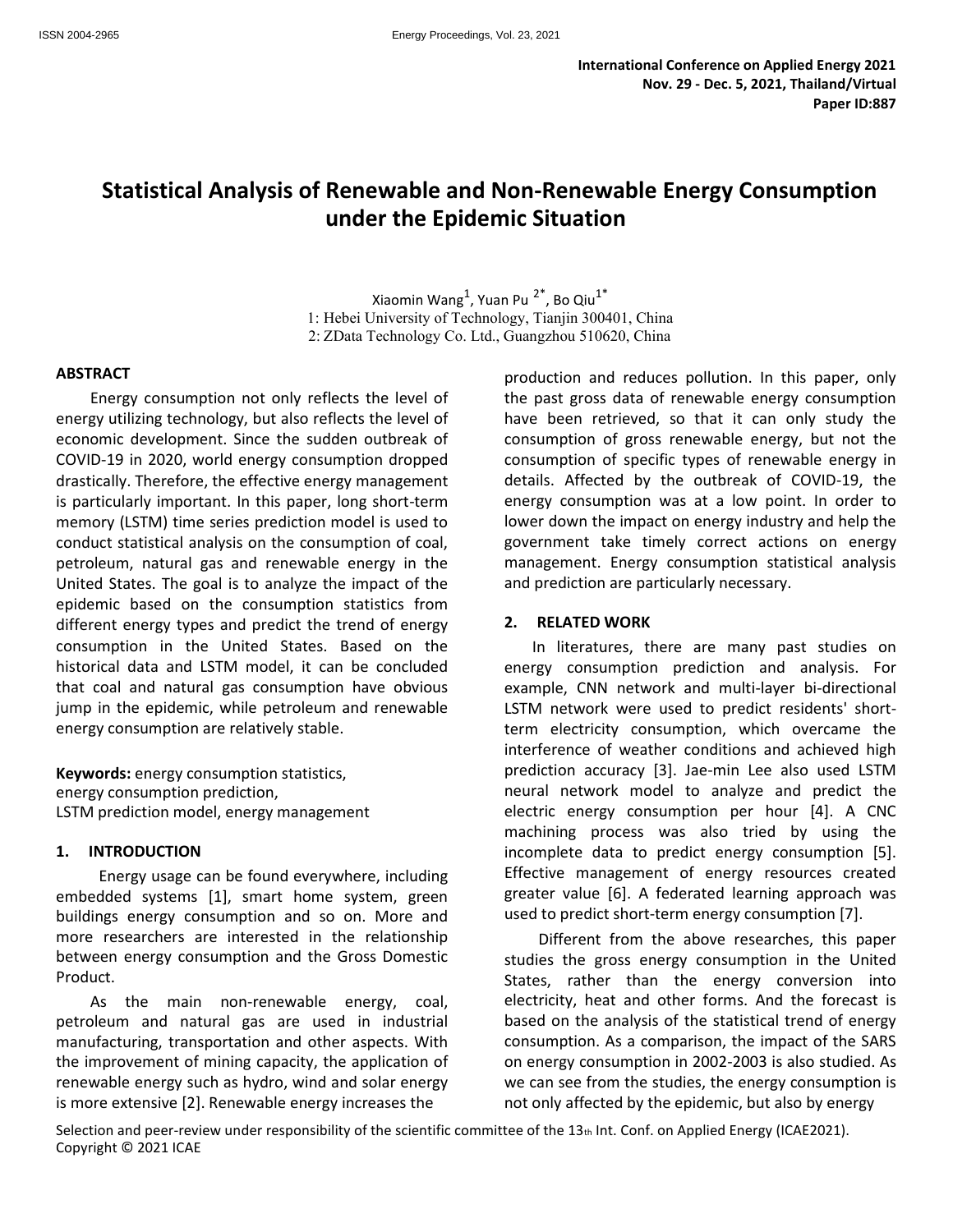development technology, season, energy utilization level. In this paper, the LSTM model is chosen as the main tool. It can be used to solve the long-term dependency problem and strengthen the prediction ability of RNN. Generally, it is simpler and can reach smaller mean square error with good prediction performances, especially when processing time series. LSTM model is composed of forgetting gate, input layer gate and output layer gate, which can remove invalid information and add effective information for the forecast content. The LSTM model structure is shown in Figure 1.





In this paper, the monthly consumption data of coal, petroleum, natural gas and renewable energy in the United States from January 1973 to May 2021 are used to analyze the impact of COVID-19 on energy consumption.

## **3. CONSUMPTION STATISTICS AND PREDICTION**

## *3.1 Energy consumption statistics*

The arrival of COVID-19 had affected not only the import and export of energy, but also the amount of en ergy consumption. Energy supply is a favorable support for economic growth, so predicting energy consumption is helpful to estimate economy.

The COVID-19 pandemic is a current crisis in the energy market. Figures 2, 3, 4 and 5 respectively represent the consumption of coal, petroleum, natural gas and renewable resources in the United States from June 2019 to May 2021.

In Figure 2, coal consumption reached the lowest point in April 2020. It fell by the most, with a maximum drop of 33097.83 thousand short tons. Although the coal consumption data dropped rapidly, the speed of recovery was relatively fast, and it recovered to the

highest consumption level in 3-4 months. In Figure 3, petroleum consumption also reached the lowest point in April 2020. And the petroleum consumption was relatively stable.





In Figure 4, natural gas consumption fell. It reached the lowest point in May 2020. The maximum drop of 1224.92 billion cubic feet. In Figure 5, renewable energy consumption did not decline sharply. Therefore, the epidemic had little impact on renewable energy and the economic dependence on renewable energy was stable.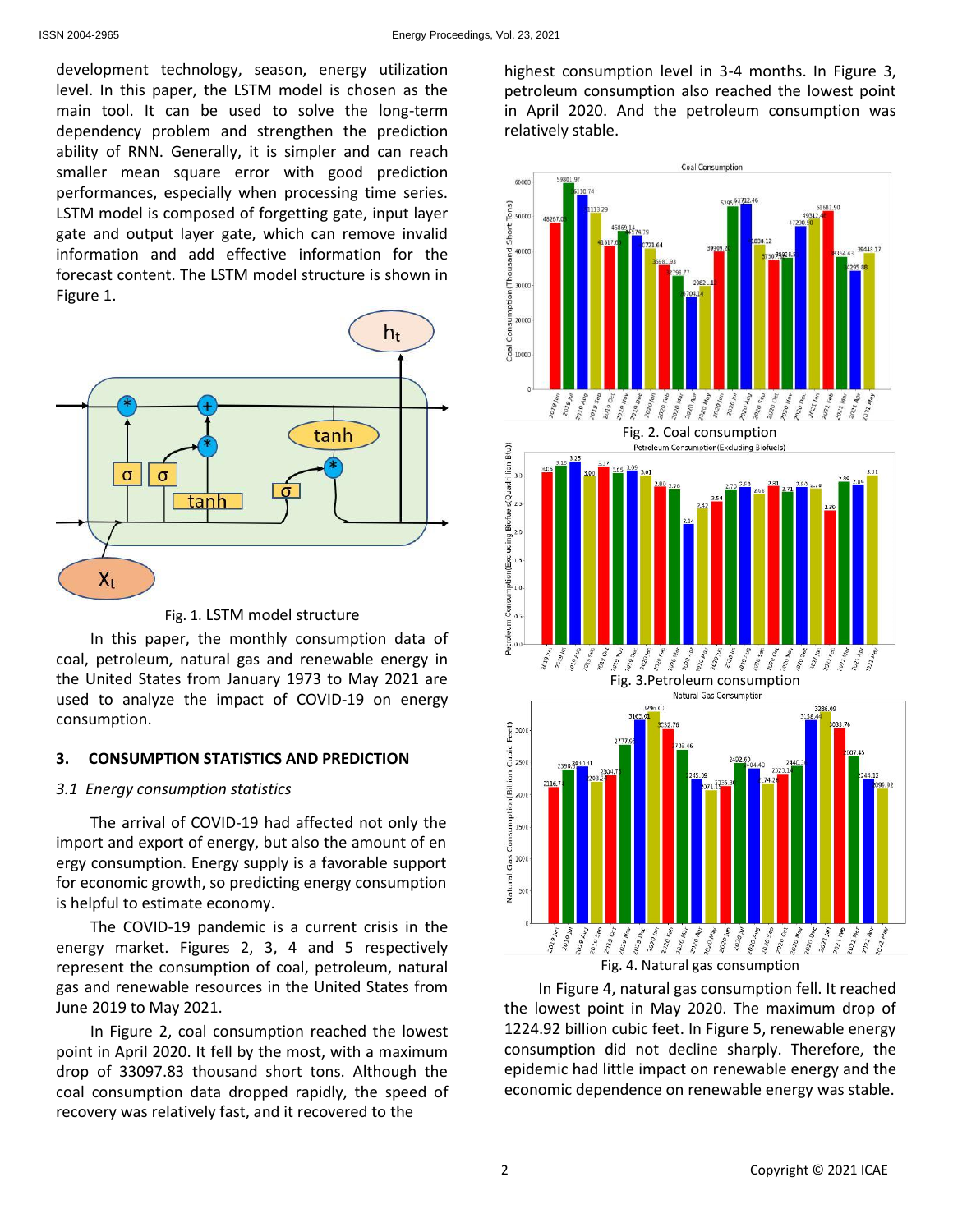

Fig. 5.Renewable energy consumption

In the first six months of the outbreak, the whole energy consumption in the United States declined. Coal consumption declined the most, followed by natural gas. Petroleum consumption rose slowly in the early stage of the outbreak, then declined slowly. Renewable energy consumption had not been affected.

#### *3.2 Energy consumption trend prediction*

Energy is used in all aspects of our lives, including heating, lighting, transportation and running factories. Forecasting energy consumption data in the postpandemic period will benefit to manage energy. Figures 6, 7, 8 and 9 respectively represent the predicted consumption of coal, petroleum, natural gas and renewable resources in the United States from June 2021 to January 2023.

In Figure 6, coal consumption still fluctuates greatly. In the later period of the epidemic, it remains above 44000 thousand short tons. In the first quarter and the third quarter of the year, it shows a downward trend. In the second quarter and the fourth quarter, it starts to rise rapidly.



Fig. 6. Coal consumption prediction



Fig. 7.Petroleum consumption prediction

In Figure 7, petroleum consumption will rise. Petroleum consumption varies frequently, but it doesn't change much. The maximum predicted consumption will not exceed 3.2 quadrillion btu.



Fig. 8.Natural gas consumption prediction

In Figure 8, the variation of natural gas consumption will increase rapidly in April 2022.The maximum drop is around 1400 billion cubic feet, and natural consumption will be around 1800-2400 billion cubic feet in most instances.



Fig. 9.Renewable energy consumption prediction

In May 2021, the monthly consumption of renewable energy is 1103.013 trillion btu. In Figure 9, it